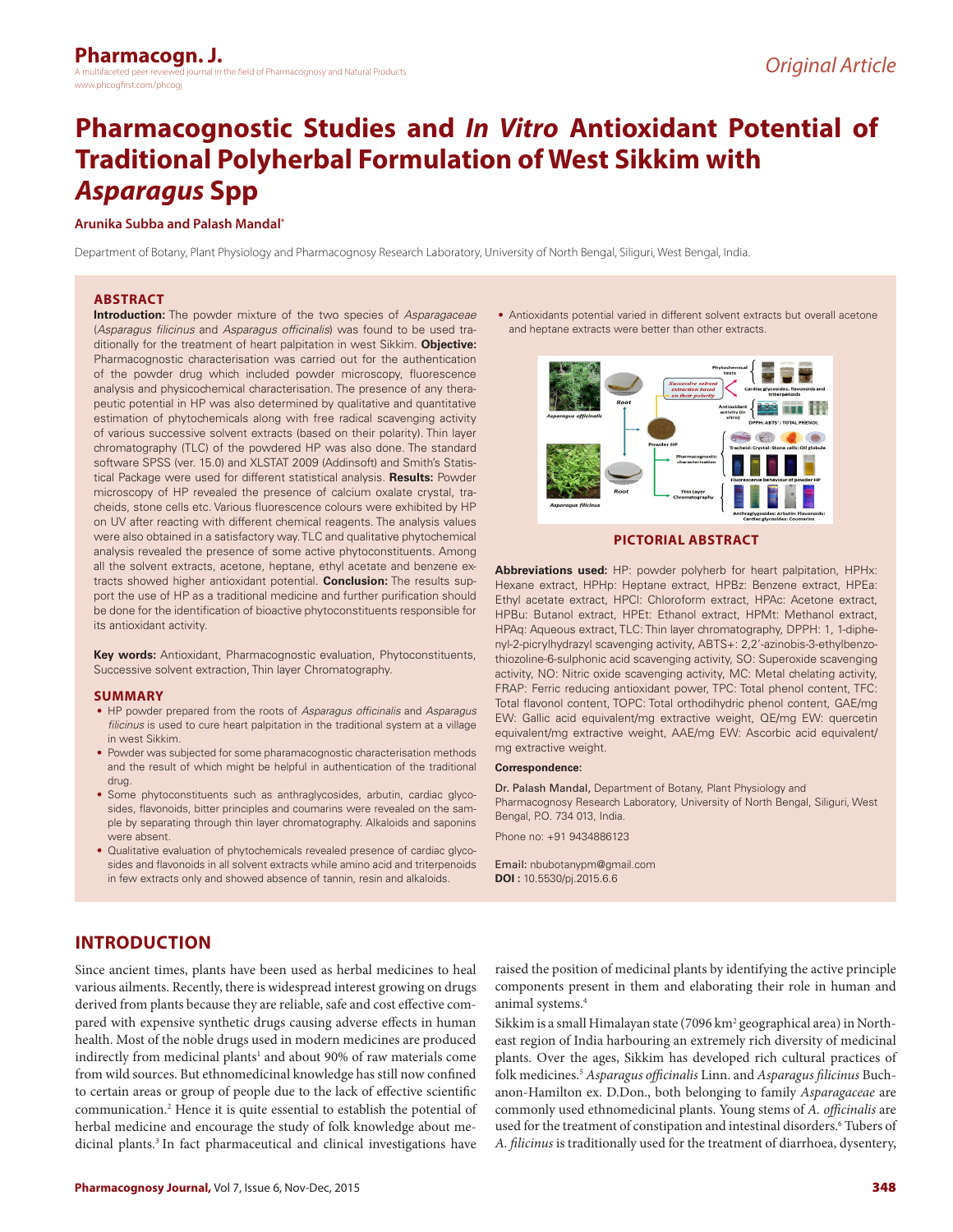diabetes<sup>7</sup> and it was also found to have antiviral activity against Influenza virus A. 8 Our survey revealed that the polyherbal formulation (HP) is made by mixing the roots of both the plants by an herbal practitioner for the treatment of heart palpitation. However the medicine prepared by traditional methods may not have the desired quality and batch to batch consistency. Hence this formulation required standardization with scientific parameters including organoleptic characters, physicochemical analysis and microscopy.

Recently the role of medicinal plants in disease control or prevention has been credited to antioxidant properties of their constituents usually polyphenolic compounds.9 The intake of natural antioxidants are related to minimizing the risks of common but hazardous diseases like cancer, diabetes, cardiovascular problems, and many other diseases related with ageing.10,11 Natural antioxidants have been observed in various unexplored plant resources like wild fruits,<sup>12</sup> leafy vegetables<sup>13</sup> and even bryophytes.<sup>14</sup> Extraction of antioxidants from a plant material can be done by using different techniques and different solvents as these compounds have diverse chemical nature and often unique distribution in the plant matrix.15,16 Solvent extraction is the most commonly used method for recovery of the plant antioxidants; however, the yields and antioxidant value

of the plant extracts are strongly dependent on the polarity of the solvent plus the chemical nature of the isolated compounds.<sup>17</sup>

Literature survey did not yield any information about pharmacognostic studies of the above polyherb. There were no records provided on the antioxidant activity also. Therefore this study was focused on the standardization of HP, which was made from the roots of *A. officinalis*  and *A. filicinus*, by measuring various attributes such as powder microscopy, fluorescence analysis and physicochemical studies. To explore the presence of active phytoconstituents, qualitative and quantitative phytochemicals content were also done along with free radicals scavenging activities of HP extracted in different solvents.

# **MATERIALS AND METHODS**

# *Collection and authentication of plant material*

A polyherbal powder sample prepared from the roots of *A. officinalis* and *A. filicinus* in equal ratio was collected from an herbal practitioner from Uttarey, West Sikkim in April, 2014. The herbarium specimen was identified and authenticated by Dr. A.P. Das, Professor, Taxonomy and Environmental Biology Laboratory, Department of Botany, University of North Bengal. The voucher specimens were deposited at laboratory herbarium, Taxonomy and Environmental Biology Laboratory, University of North Bengal against accession no. 09724/Tag no. E.S. 05 and 09723/ Tag no. E.S. 04 for *Asparagus filicinus* Buchanon-Hamilton ex. D.Don., and *Asparagus officinalis* Linn. respectively.

#### *Sample preparation*

The powder sample was extracted through soxhlet apparatus in 10 different solvents based on their polarity. The solvent extracts were hexane (HPHx), heptane (HPHp), benzene (HPBz), ethyl acetate (HPEa), chloroform (HPCl), acetone (HPAc), butanol (HPBu), ethanol (HPEt), methanol (HPMt) and water (HPAq). The samples were then evaporated and reconstituted in methanol. These extracted samples were used for qualitative and quantitative estimation of phytochemicals and determination of free radical scavenging activities. For TLC and pharmacognostic studies, the sample was used in its powder form.

# *Pharmacognostic characterization*

#### *Organoleptic evaluation and Powder microscopy*

The colour, odour, taste and texture of the powder of HP were observed and recorded.18 Microscopic examination was carried out in a standard method.19 A small amount of powder of HP was taken on glass slide and mounted on glycerine and observed under microscope. For the observation of lignified tissues, powder was stained with alcoholic solution of phloroglucinol followed by concentrated HCl. Similarly the powder was also stained with N/10 iodine solution to observe the starch granules and for the identification of fixed oil and fats, Sudan III were used.

#### *Fluorescence behaviour*

The powder sample as such and after treatment with various chemical reagents was subjected to fluorescence analysis. Observations were made under visible light and under UV light of short (254 nm) and long wave length (365 nm) separately.<sup>20</sup>

#### *Physico-chemical parameters*

Coarse powder of the plant root was used to perform quality control parameters such as total ash, acid insoluble and water soluble ash, water and alcohol soluble extractive values and loss on drying.<sup>21</sup> Three determinations were carried out for each parameter.

#### *Preliminary photochemical studies*

The HP powder extracted in various solvents were subjected for preliminary phytochemical screening to observe the presence or absence of phytoconstituents like tannin, triterpeniods, amino acid, resin, cardiac glycosides and flavonoids by the standard methods.22-25

#### *Thin layer chromatography*

TLC was performed to analyse the variation in bioactive chemical constituents.<sup>26</sup> Readymade TLC plates (coated with silica gel 60  $F_{254}$ on aluminium sheets) purchased from Merck Germany were used. The powdered sample was extracted with different procedures for the identification of each of the active constituents i.e. anthraglycosides, arbutin, cardiac glycosides, flavonoids, bitter principles, saponins, coumarins and alkaloids. The mobile phase solvent systems used were ethyl acetate: methanol: water (100:13.5:10) for the detection of anthraglycosides, arbutin, cardiac glycosides, bitter principles and alkaloids. The mobile phase ethyl acetate : formic acid : glacial acetic acid : water (100:11:11:26) was used for flavonoids identification and for the identification of saponin, the solvent system of chloroform: glacial acetic acid : methanol: water (64:32:12:8) was used while for the identification of coumarins, toluene : ethyl acetate (93:7) was used. The developed chromatograms were analyzed for presence of drug constituents by spraying with an appropriate group reagent/s. The chromatograms were then observed under UV-254 nm and UV-365 nm light. Photos were taken with DSLR Nikon camera (D-3200) and the  $R_f$  values were calculated with the following formula.

 *Rf =Distance travelled by solute Distance travelled by solvent*

# *Quantitative evaluation of phytochemicals*

## *Total phenol content (TPC)*

Folin-Ciocalteu reagent was used to determine the TPC of HP.<sup>27</sup> The absorbance was measured at 725 nm in UV-visible spectrophotometer. Total phenol values were expressed in terms of Gallic acid equivalent (GAE)/mg Extractive weight (EW).

## *Total flavonol content (TFC)*

TFC was measured with the mixture consisted of methanolic extract with Sodium nitrite (NaNO<sub>2</sub>), Aluminium chloride (AlCl<sub>3</sub>) and Sodium hydroxide (NaOH).<sup>17</sup> The absorbance was measured at 510 nm. TFC in different extracts was calculated as quercetin equivalent (QE)/mg EW.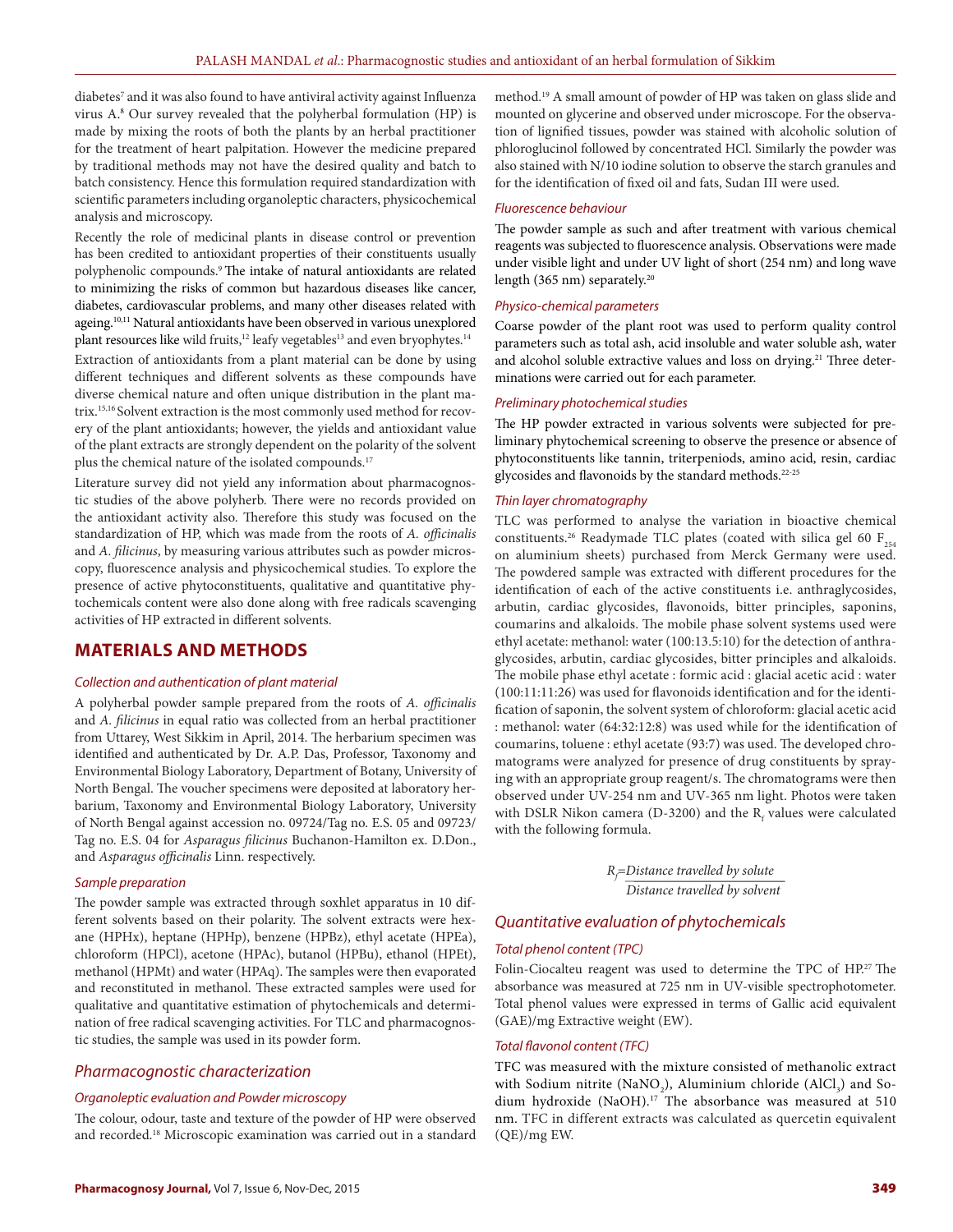#### *Total ortho-dihydric phenol content (TOPC)*

TOPC was estimated according to standard method by using Arnow's reagent.28 The OD values were taken at 515 nm. TOPC was calculated from a catechol standard curve.

# *Evaluation of antioxidants*

## *DPPH radical scavenging activity*

The free radical scavenging activity of all the solvent fractions of HP was evaluated using DPPH.29 Discoloration of these extracts was measured at 517 nm after incubation for 10 minutes in dark at room temperature. Percentage of inhibition was calculated with the following formula:

$$
\frac{I = A_o - A_1}{A_o} \times 100
$$
 Equation (1)

where  $A_0$ =absorbance of the control,  $A_1$ =absorbance of the sample (different fractions of HP), *I*=percent inhibition of DPPH by the sample.

#### *ABTS+ scavenging activity*

The ABTS<sup>+</sup> free radical scavenging activity of all the solvent fractions of HP was done.<sup>30</sup> The diluted ABTS<sup>+</sup> solution (2 ml) was added to 1 ml methanolic sample. The scavenging activity of sample was observed and absorbance was read at 734 nm after 10 minutes of incubation. The percentage inhibition was calculated by using Equation (1).

#### *Superoxide scavenging assay (SO)*

A standard method was used with some slight modifications to carry out SO scavenging activity.<sup>31</sup> Superoxide anions are produced in the PMS/ NADH-NBT system. The decrease in absorbance shows the radical scavenging activity of the sample which was measured at 560 nm. The inhibition percentage was calculated by Equation (1).

## *Inhibition of nitric oxide production (NO)*

At a physiological pH, aqueous sodium nitroprusside generates nitric oxide (NO) which produces nitrite after interacting with oxygen which can be estimated by Greiss reagent.<sup>32</sup> The diazotization of nitrite with sulphanilamide following its coupling with naphthylethylenediamine forms chromophore, the absorbance of which was measured at 546 nm. Equation (1) was used to calculate the percentage inhibition.

#### *Metal chelating assay (MC)*

The chelation of ferrous ions by HP extracts was estimated.<sup>33</sup> The colour complex formed by the chelation of  $Fe^{2+}$  by ferrozine was reduced by the chelating activity of sample competing with ferrozine was measured at 562 nm. The inhibition percentage was calculated using Equation (1).

# *Ferric reducing antioxidant power (FRAP)*

The FRAP of the HP extracts was determined on the ability of the sample to reduce ferric ions.<sup>34</sup> Absorbance was measured in UV-VIS spectrophotometer at 700 nm. Ascorbic acid was taken as standard.

# *Statistical analysis*

The standard software SPSS (ver. 15.0) was used for different statistical analysis. One-way analysis of variance (ANOVA) was used to compare the differences and the means which were considered significant at p≤0.05. Correlation and regression analysis were done by using XLSTAT 2009 (Addinsoft) and Smith's Statistical Package.



**Figure 1:** Powder microscopy of polyherb, HP

a) Collenchyma b) Prismatic calcium oxalate crystal c) Oil globules d) Starch e) Stone cells f) Parenchymatous cells g) Scalariform tracheid h) Cork cells i) Fiber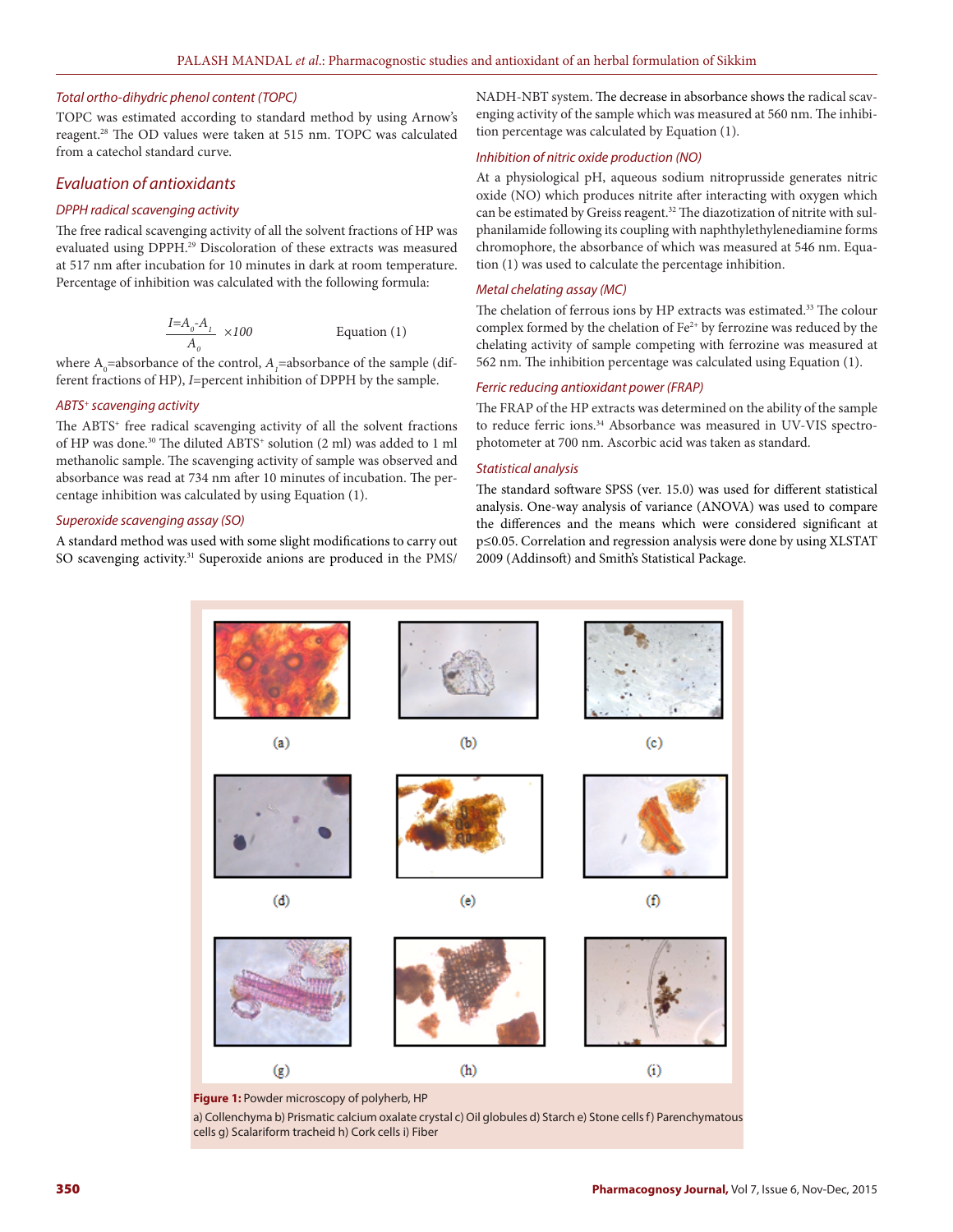#### **Table 1: Fluorescence analysis of powder HP**

| <b>Reagents</b>                         | <b>Visible</b> | <b>UV-254</b>       | <b>UV-365</b>         |  |
|-----------------------------------------|----------------|---------------------|-----------------------|--|
| Powder + distilled<br>water             | Green beige    | Azure blue          | <b>Brilliant blue</b> |  |
| Powder $+50\%$ KOH                      | Red orange     | Colourless          | Black green           |  |
| Powder + benzene                        | Sulphur yellow | Curry yellow        | Broom yellow          |  |
| Powder $+50%$<br>benzene                | Fern green     | Colourless          | Raspberry red         |  |
| Powder + chloroform                     | Colourless     | Colourless          | Distant blue          |  |
| Powder $+50%$<br>chloroform             | Fern green     | Pearl<br>blackberry | Rose                  |  |
| Powder + nitric acid<br>(conc.)         | Broom yellow   | Colourless          | Colourless            |  |
| Powder + 50% nitric<br>acid             | Broom yellow   | Colourless          | Colourless            |  |
| Powder + 10% ferric<br>chloride         | Broom yellow   | Colourless          | Colourless            |  |
| Powder + methanol                       | Colourless     | Cobalt blue         | <b>Ultramine</b> blue |  |
| Powder $+50%$<br>methanol               | Khaki grey     | Grey blue           | Gentian blue          |  |
| Powder + ethanol                        | Colourless     | Cobalt blue         | Ultramine blue        |  |
| Powder + $50\%$<br>ethanol              | Olive grey     | Pearl night blue    | Traffic blue          |  |
| Powder + glacial<br>acetic acid (conc.) | Reed green     | Yellow olive        | Brown beige           |  |
| Powder $+50\%$ glacial<br>acetic acid   | Green beige    | No colour           | <b>Ultramine</b> blue |  |
| Powder + sulphuric<br>acid (conc.)      | Ochre brown    | Colourless          | Blue grey             |  |
| Powder + $50\%$<br>sulphuric acid       | Ochre yellow   | Colourless          | Grey blue             |  |

# **RESULTS**

# *Organoleptic and powder microscopic evaluation*

The powder of HP was brown in colour, slightly rough in texture and slightly bitter in taste. It had a characteristic smell. Powder microscopy revealed calcium oxalate crystal, parenchymatous cells, fiber, collenchyma, stone cells, cork cells and scalariform tracheid (Figure 1).

#### *Fluorescence analysis*

The powder of HP exhibited different colours after treating with different chemical reagents. The colours were observed in daylight and under ultraviolet (UV) light at 254 nm and 365 nm. The colours were identified and noted down in Table 1 using the standard colour chart of RAL.

## *Physicochemical characteristics*

The results obtained from physicochemical studies were given in Table 2. The result of total ash (20.24%) showed that the powder HP contains both organic and inorganic matter. Total ash is mainly essential to check the purity of drugs showing the presence or absence of metallic salts or silica<sup>35,36</sup> which was found to be 20% w/w. The percentage of ash was calculated with reference to the air-dried powder. The acid insoluble ash was noted as 16% w/w while the presence of material exhausted by water i.e. the water soluble ash was recorded to be 14% w/w. Determination of extractive values is another way of checking the purity of the herbal formulation. The water soluble extractive value was found to be 3.21% w/w which signifies that more amount of constituents in HP was soluble in

#### **Table 2: Physicochemical analysis of powder of HP**

| <b>Parameter</b>                           | <b>Value</b> |
|--------------------------------------------|--------------|
| Total Ash $(\%)$ w/w                       | 20.243       |
| Acid insoluble ash $(\%)$ w/w              | 16.011       |
| Water soluble $ash(\%)$ w/w                | 14.01        |
| Alcohol soluble extractive value(%)<br>w/w | 0.441        |
| Water soluble extractive value(%)<br>w/w   | 3.211        |
| Loss on drying(%) $w/w$                    | 10.52        |
| $pH(1\% w/v)$                              | 6.79         |
| $pH (10\% w/v)$                            | 6.38         |

water than in alcohol (0.441% w/w). The percentage of loss on drying i.e. the moisture content in the powder was found to be 10.52% w/w.

#### *Thin layer chromatography*

Preliminary investigation of active constituents in plants was carried out by thin layer chromatography (TLC) technique. After applying specific spraying reagents for a particular active constituent, the results of TLC showed the presence of anthraglycosides, arbutin, flavonoids, cardiac glycosides and coumarins in HP.  $R_f$  values were calculated for all the spots and the results of this analysis are described in Table 3.

## *Qualitative phytochemical analysis*

The pharmacological activity of the crude drug mainly depends on the metabolites present in it. Thus preliminary screening of phytochemicals which was performed to establish a chemical profile of a crude drug was a part of chemical evaluation.<sup>37,38</sup> These phytochemical tests (Table 4) revealed the presence of cardiac glycosides and flavonoids in different extracts of HP obtained by using different solvents. Tannins, alkaloids and resins were absent while amino acid was found to be present in aqueous extract only and triterpenoids were found to be present in few extracts (acetone, butanol, ethanol, methanol and water).

#### *Antioxidant activity*

In the present study, various methods such as DPPH, ABTS<sup>+</sup>, SO, NO, MC, FRAP were used to evaluate the antioxidant potential of HP. The sample was prepared in a soxhlet apparatus successively in various solvents (non-polar to polar). TPC, TFC and TOPC were also estimated quantitatively for HP (Table 5). The highest TPC was exhibited by heptane extract (361.41 mg GAE/mg EW) followed by acetone (272.99 mg GAE/mg EW). The highest TFC content (15.45 mg GAE/mg EW) was shown by benzene extract. For the radical scavenging activity, it is very clear from Table 5 that the acetone extract of HP showed the lowest  $IC_{50}$ values for DPPH, ABTS<sup>+</sup> and superoxide scavenging assays along with highest ferric reducing power indicating the highest antioxidant activity. The same extract showed excellent quantity of TPC and TFC also.

# **DISCUSSION**

Traditional medicine has always played an important role in primary health care. But for the proper utilization of this medicine, each and every formulation mentioned in our indigenous knowledge of medicine should be scientifically evaluated.<sup>39</sup> Therefore the powder of HP was subjected to certain standardization parameters. Despite of the availability of various modern tools for the evaluation of plant drugs, powder microscopy is still considered as the simplest and cheapest method for identification of the source materials.<sup>40</sup> When powder of HP was subjected to microscopic analysis, starch granules were revealed after staining with iodine solution while Sudan III stain showed the presence of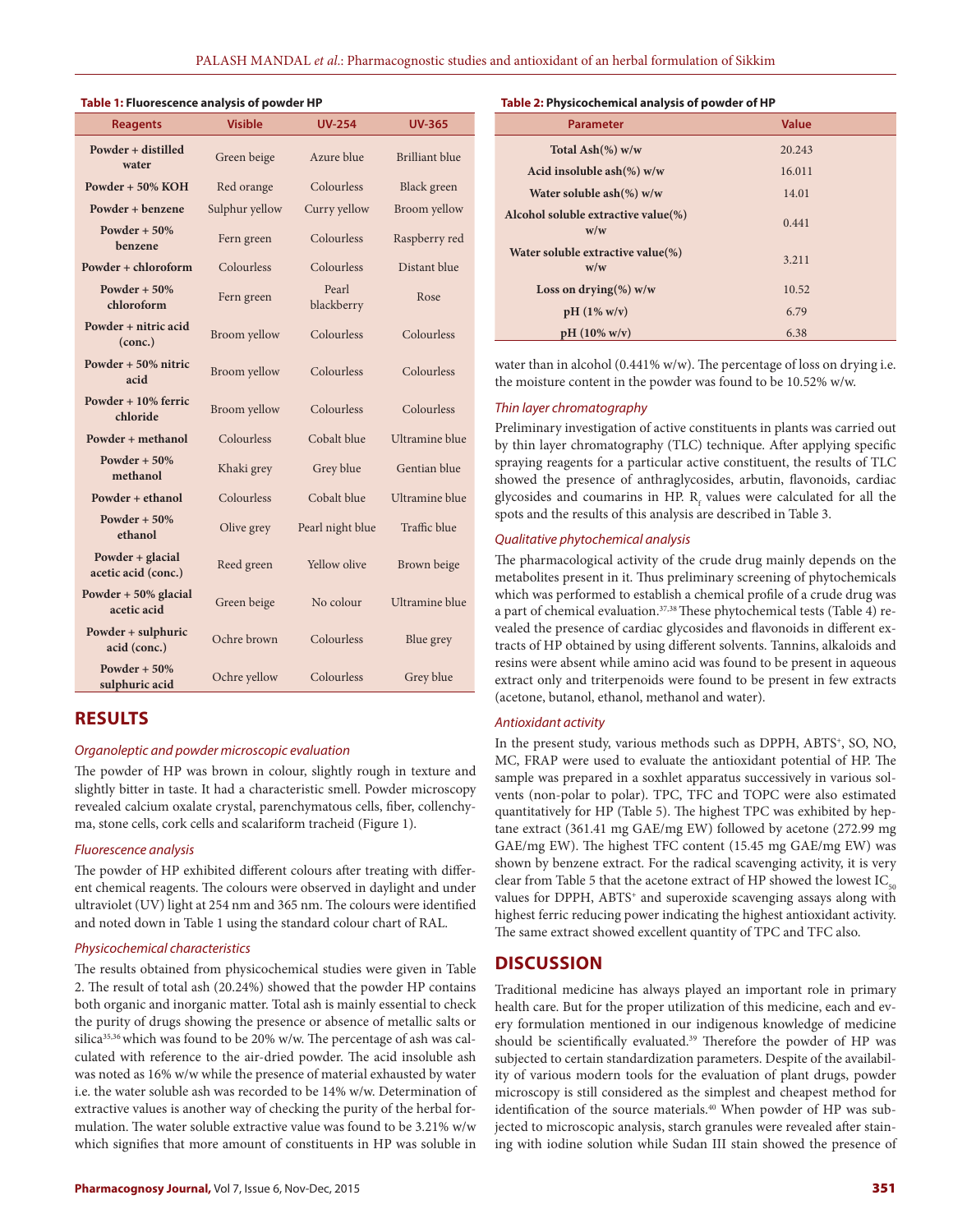

Fluorescence study is also an important parameter for standardization of crude drug. Various chemical constituents present in plant materials exhibited fluorescence when suitably illuminated. Fluorescence colour of each compound is very specific. But if those chemicals itself are not fluorescent then they may be treated with different chemical reagents to attain fluorescence.<sup>41</sup> The quality and purity of crude drugs can also be checked by ash values. It indicates the presence of various impurities in crude drugs due to adulteration or incorrect processing during drying or storage or formulation. The water soluble ash shows the amount of acid, sugars and inorganic matter present in the powder while acid insoluble ash shows mainly silica thus indicating the contamination with earthy materials.<sup>42</sup> The extractive values are useful to evaluate the chemical constituents present in crude drug and also help for estimation of specific constituents soluble in a particular solvent. For any drugs and herbal formulation, low moisture content is essential for higher stability of drugs. The general requirement for moisture in a crude drug should not be more than 14%.<sup>43</sup> Excess moisture content may support the growth of fungi and may cause contamination by other microorganisms

importance of a drug is attributed to the various secondary metabolites present in it and a particular compound might possess a clinical significance. Therefore it is essential to separate the compounds present in the plants with an appropriate chromatographic method. TLC technique has proved its worth as a simple, inexpensive and reproducible method for the chemical and biological screening of plant extracts. It provides a basic idea of polarity of a particular chemical constituent.<sup>44</sup> Development of TLC plates with appropriate group reagents indicates the presence of anthraglycosides, arbutin, flavonoids, cardiac glycosides and coumarins in HP powder. The pattern of bands on TLC plates provides fundamental data and is used to demonstrate the consistency and stability of herbal components. It is a potent and rapid way to distinguish between chemical classes which may not be fulfilled by macroscopic and microscopic analysis.45 TLC is most recommended technique to create the fingerprints of herbal medicines because of its simplicity, versatility, specific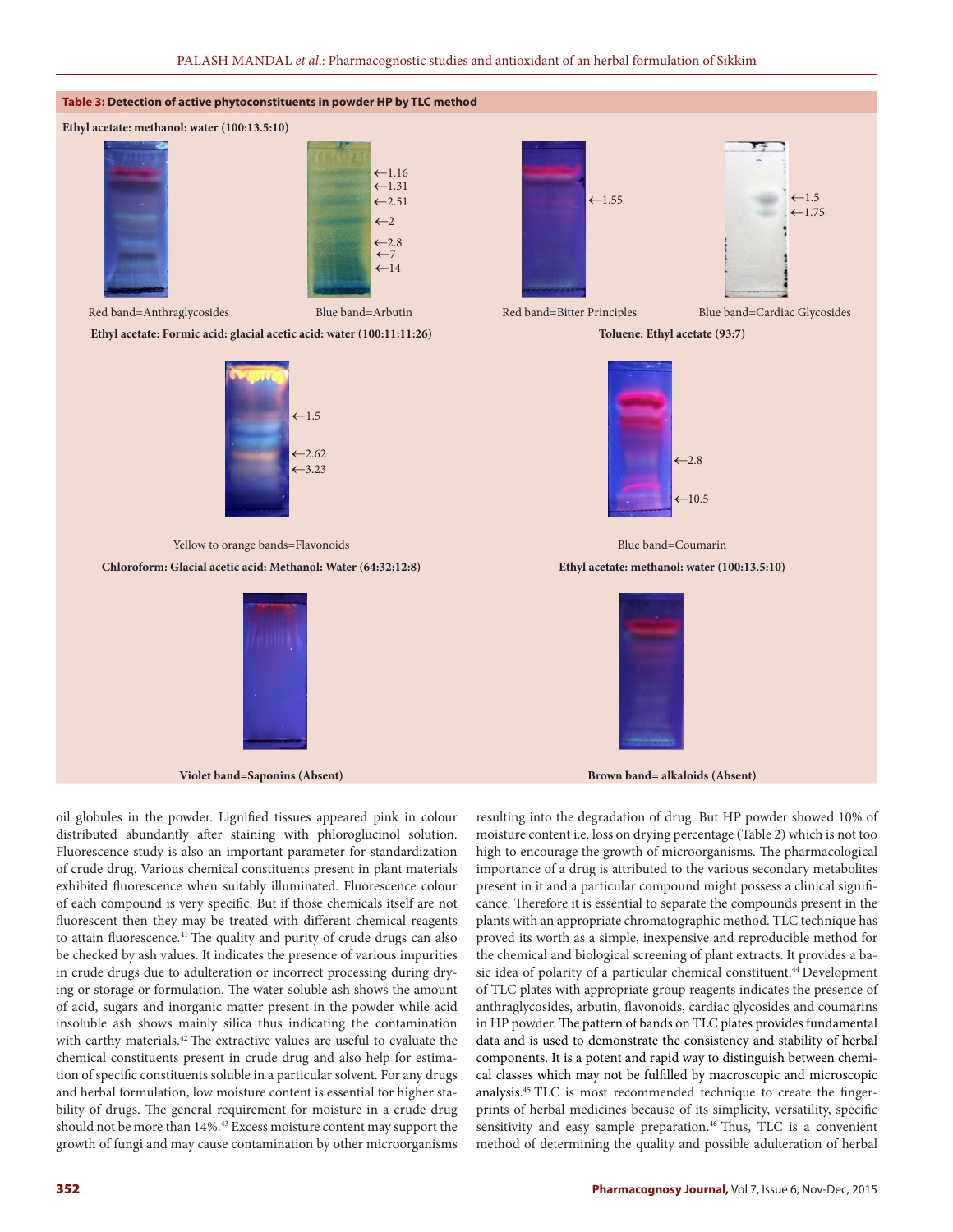#### **Table 4: Preliminary phytochemical analysis of different solvent extracts of HP**

|                       | <b>HPH<sub>x</sub></b>   | <b>HPHp</b>              | <b>HPBz</b>              | <b>HPEa</b>              | <b>HPCI</b>              | <b>HPAc</b>              | <b>HPBu</b>              | <b>HPEt</b>              | <b>HPMt</b>              | <b>HPAq</b>              |
|-----------------------|--------------------------|--------------------------|--------------------------|--------------------------|--------------------------|--------------------------|--------------------------|--------------------------|--------------------------|--------------------------|
| <b>Tannin</b>         | $\overline{\phantom{a}}$ | ٠                        | $\overline{\phantom{a}}$ | $\overline{\phantom{a}}$ | $\overline{\phantom{a}}$ | $\overline{\phantom{a}}$ | $\overline{\phantom{a}}$ | $\overline{\phantom{a}}$ | $\overline{\phantom{a}}$ | $\overline{\phantom{a}}$ |
| Triterpenoids         | $\overline{\phantom{a}}$ | $\overline{\phantom{0}}$ | $\overline{\phantom{a}}$ | $\overline{\phantom{a}}$ | $\overline{\phantom{a}}$ | $+$                      | $+$                      | $+$                      | $+$                      | $+$                      |
| Amino acid            | $\overline{\phantom{a}}$ | ٠                        | $\overline{\phantom{a}}$ | $\overline{\phantom{a}}$ | $\overline{\phantom{a}}$ | $\overline{\phantom{a}}$ | $\overline{\phantom{0}}$ |                          | $\overline{\phantom{a}}$ | $+$                      |
| Resin                 | $\overline{\phantom{a}}$ | $\overline{\phantom{a}}$ | $\overline{a}$           | $\overline{\phantom{a}}$ | $\overline{\phantom{a}}$ | $\overline{\phantom{a}}$ | $\overline{\phantom{a}}$ | $\sim$                   | $\sim$                   | $\overline{\phantom{a}}$ |
| Cardiac<br>glycosides | $+$                      | $+$                      | $+$                      | $++$                     | $+$                      | $++$                     | $+$                      | $+$                      | $++$                     | $++$                     |
| <b>Flavonoids</b>     | $+$                      | $+$                      | $++$                     | $++$                     | $\overline{\phantom{a}}$ | $+++$                    | $+$                      | $+$                      | $+$                      | $+++$                    |
| <b>Alkaloids</b>      | $\overline{\phantom{a}}$ | $\overline{\phantom{0}}$ | $\overline{\phantom{a}}$ | $\overline{\phantom{a}}$ | $\overline{\phantom{0}}$ | $\overline{\phantom{a}}$ | $\sim$                   | $\sim$                   | $\overline{\phantom{a}}$ | $\qquad \qquad -$        |

(+++) appreciable amount; (++) moderate; (+) trace amount; (-) completely absent.

## **Table 5:** *In vitro* **antioxidant potential and quantitative phytochemical analysis of HP through successive solvents extraction**

|             | DPPH IC <sub>co</sub><br>(mq/ml) | <b>ABTS IC.</b><br>(mg/ml)      | $SOIC_{\epsilon_0}$<br>(mq/ml)  | $NOIC_{50}$<br>(mg/ml)              | $MCIC_{\epsilon_0}$<br>(mg/ml) | <b>FRAP</b> mg<br><b>AAE/mg EW</b> | <b>TPC (mg Gallic</b><br>Acid eq./mg<br>EW) | TFC (mg<br>quercetine<br>eg./mg EW) | TOPC (mg<br>catechol eq./<br>mg EW) |
|-------------|----------------------------------|---------------------------------|---------------------------------|-------------------------------------|--------------------------------|------------------------------------|---------------------------------------------|-------------------------------------|-------------------------------------|
| <b>HPHx</b> | $2.156 \pm 0.148$ <sup>d</sup>   | $0.171 \pm 0.003$ <sup>f</sup>  | <b>NA</b>                       | $2.990 \pm$<br>$0.145^{\rm a}$      | $0.976 \pm 0.084$ <sup>a</sup> | $9.311 + 0.030$ <sup>g</sup>       | $94.353 \pm 0.074^{\rm h}$                  | $12.627 \pm 0.042^b$                | $18.983 \pm 0.011$ <sup>c</sup>     |
| <b>HPHp</b> | $0.653 \pm 0.003$ <sup>ab</sup>  | $0.089 \pm 0.001$ <sup>c</sup>  | <b>NA</b>                       | <b>NA</b>                           | $0.328 + 0.036^a$              | $2.994 + 0.006^{\circ}$            | $361.413 \pm 0.00^a$                        | <b>NA</b>                           | $88.859 \pm 0.018$ <sup>a</sup>     |
| <b>HPBz</b> | $1.094 \pm 0.256$ <sup>bc</sup>  | $0.091 \pm 0.012c^d$            | $7.147 \pm 0.073$ <sup>e</sup>  | <b>NA</b>                           | a                              | $4.955 \pm 0.088$ <sup>e</sup>     | $139.2 \pm 0.082$ <sup>d</sup>              | $15.459 + 0.045^{\circ}$            | $14.128 \pm 0.004$ <sup>e</sup>     |
| <b>HPEa</b> | $0.465 \pm 0.1667$ <sup>a</sup>  | $0.062 \pm 0.001^{\rm b}$       | $1.197 \pm 0.276^{\rm b}$       | $3.516 \pm$<br>$0.379$ <sup>a</sup> | NA                             | $1.889 + 0.084^b$                  | $176.077 + 0.238$ c                         | $7.326 \pm 0.033$ <sup>d</sup>      | $19.021 \pm 0.005$ <sup>c</sup>     |
| <b>HPCl</b> | $1.511 \pm 0.057$ <sup>c</sup>   | $0.065 \pm 0.003^b$             | $3.379 \pm 0.079$ °             | <b>NA</b>                           | $1.272 \pm 0.061$ <sup>a</sup> | $9.931 \pm 0.011^{\rm h}$          | $100.849 + 0.046$ <sup>g</sup>              | <b>NA</b>                           | $33.443 \pm 0.02^b$                 |
| <b>HPAc</b> | $0.256 \pm 0.034$ <sup>a</sup>   | $0.037 \pm 0.004^{\circ}$       | $0.782 \pm 0.311$ <sup>ab</sup> | $5.046 \pm$<br>0.476 <sup>b</sup>   | $4.278 \pm 0.193$ <sup>c</sup> | $1.064 \pm 0.029$ <sup>a</sup>     | $272.988 \pm 0.2^b$                         | $15.387 \pm 0.071$ <sup>a</sup>     | $17.406 \pm 0.044$ <sup>d</sup>     |
| <b>HPBu</b> | $0.612 \pm 0.023$ <sup>a</sup>   | $0.106 \pm 0.012^d$             | $0.833 \pm 0.178$ <sup>ab</sup> | $9.224 \pm$<br>0.010 <sup>d</sup>   | <b>NA</b>                      | $3.544 \pm 0.038$ <sup>d</sup>     | $111.389 \pm 0.088$ <sup>f</sup>            | <b>NA</b>                           | $13.628 \pm 0.019$ <sup>f</sup>     |
| <b>HPEt</b> | $3.288 \pm 0.594$ <sup>e</sup>   | $0.249 \pm 0.002$ <sup>g</sup>  | $4.482 \pm 0.511^{\text{d}}$    | $6.832 \pm$<br>0.0568c              | <b>NA</b>                      | $14.001 \pm 0.12^{\mathrm{i}}$     | $24.419 \pm 0.085$                          | $1.126 \pm 0.006$ <sup>t</sup>      | $5.902 \pm 0.007^{\rm h}$           |
| <b>HPMt</b> | $1.243 \pm 0.148$ <sup>c</sup>   | $0.094 \pm 0.006$ <sup>cd</sup> | $12.331 \pm 0.158$ <sup>f</sup> | <b>NA</b>                           | <b>NA</b>                      | $6.942 \pm 0.482$ <sup>f</sup>     | $39.162 + 0.263$                            | $1.716 \pm 0.032$ <sup>e</sup>      | $3.742 \pm 0.022^{\mathrm{i}}$      |
| <b>HPAq</b> | $0.412 \pm 0.015^{\circ}$        | $0.134 \pm 0.012$ <sup>e</sup>  | $0.369 \pm 0.151$ <sup>a</sup>  | 29.608 $\pm$<br>0.416c              | $3.10 \pm 0.946^b$             | $1.726 \pm 0.028^b$                | $122.434 \pm 0.168$ <sup>e</sup>            | $10.053 \pm 0.112$ <sup>c</sup>     | $13.556 \pm 0.077$ <sup>g</sup>     |

Values with different letters (a, b, c, d, e, f, g, h & i ) are significantly (p < 0.05) different from each other by Duncan's multiple range test (DMRT); NA: Not applicableAQ.

products. Over the ages, ethnomedicines have played a pivotal role in preventing and treating numerous human diseases and disorders. The credit of this ability may be given to the antioxidant potential of these plants used as ethnomedicine. For supporting the use of HP in traditional healing system, *in vitro* antioxidant activity of the various solvent extracts of HP was investigated. The previous studies have mentioned that no single method is sufficient to determine the antioxidant activity in a sample.<sup>47</sup> Hence various free radical scavenging activities of different solvent extracts of HP was evaluated. In DPPH, ABTS<sup>+</sup> and FRAP, acetone extract showed better activity along with high amount of TPC and TFC. Similar findings were noticed in *Bergenia ciliata* leaves where the acetone extract had exhibited significant free-radical scavenging property when compared with other non polar and polar compounds.<sup>48</sup> Heptane extract exhibited highest TPC and TOPC as compared to other extracts while TFC was found to be highest in the benzene extract. Chelation of metal, SO and NO scavenging activity was more in HPHp, HPHx and HPAq respectively. From the overall result, it was observed that the efficacy of each extract varied against different free radicals in specific assays indicating the complexity of mechanisms and the diverse chemical nature of the active phytoconstituents present in plants.<sup>49</sup> Qualitative phytochemical studies on the different solvent extracts of HP revealed that some solvents are good for extraction of phytoconstituents while some others

are not so suitable. It is given in Table 4 that triterpenoids was present only in HPAc, HPBu, HPEt, HPMt and HPAq. Amino acids were found to be extracted only by the aqueous extract. Alkaloid was absent which was evidenced by the absence of Dragendorff 's band in TLC method. All the extracts indicated the presence of cardiac glycosides and flavonoids particularly extracted by acetone and aqueous solvents in large amount. It could be assumed that the presence of the above phytoconstituents in some selected plant extracts alone or in combination might be credited for the antioxidant potential found in HP. To determine this view, Pearson correlation test was done between the phytochemical contents and the antioxidant activity of HP. The results in Table 6 showed a significant positive correlation between FRAP with DPPH and ABTS<sup>+</sup> while FRAP showed significant negative correlation with TPC indicating that phenolic content of HP might be responsible for causing ferric reducing potential. But there was no correlation between TPC, TFC and TOPC with the other radical scavenging activities of HP. Our observation supports the study of antioxidants on *Fraxinus floribunda* bark where no correlation was obtained between phenolics and antioxidant activity.<sup>50</sup> Similar finding was also reported in a number of medicinal plant extracts in which no correlation was found between total phenol content and antioxidant capacity.51 Therefore it might be possible that there were other non-phenolic phytochemicals such as amino acids, uronic acids, ascorbic acid,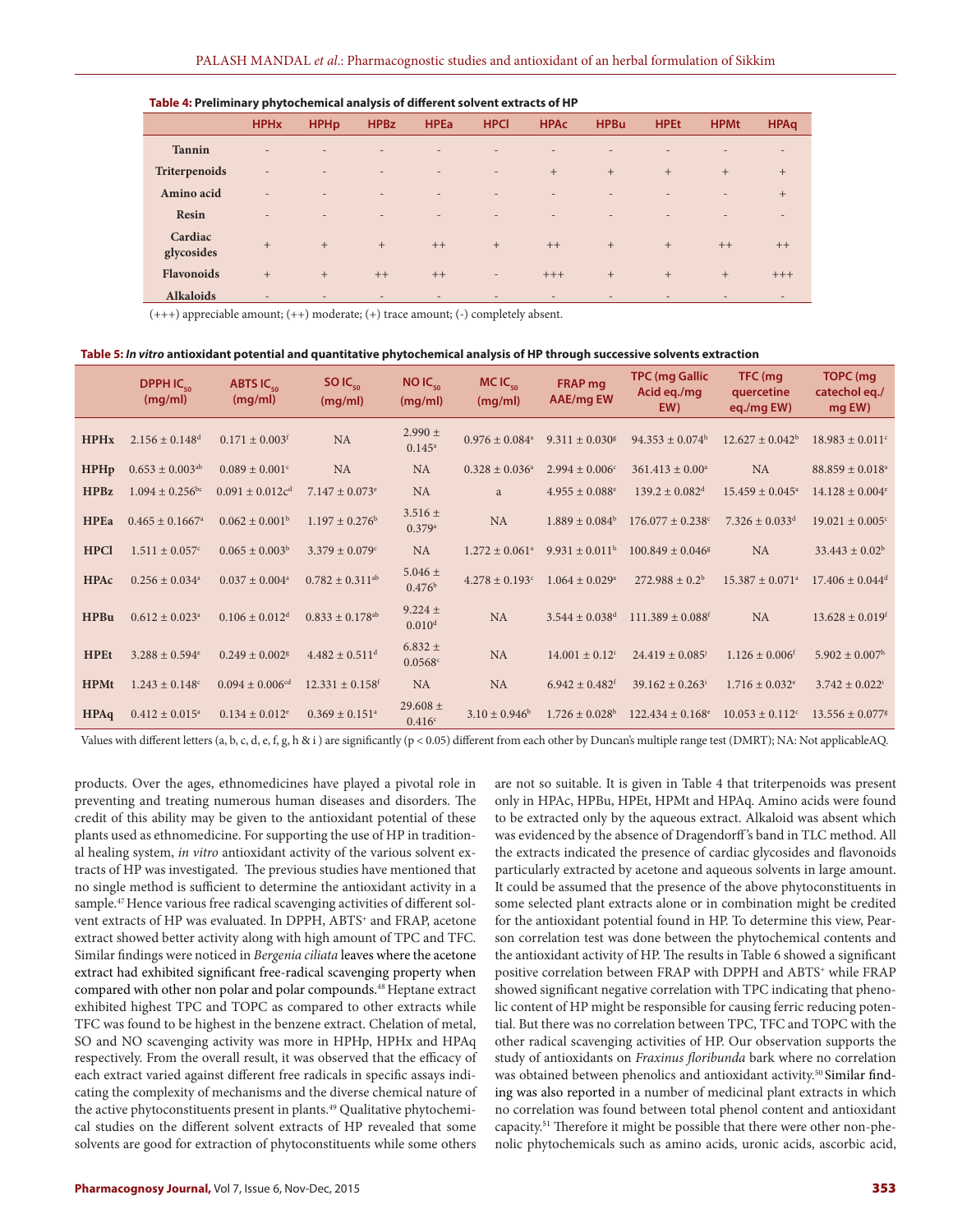**Table 6: Pearson's correlation coefficients between phytochemical content and free radical scavenging activity of HP**

|             | <b>DPPH</b> | $ABTS+$  | <b>SO</b> | <b>NO</b>                | <b>MC</b>                | <b>FRAP</b> | <b>TPC</b> | <b>TFC</b>               |
|-------------|-------------|----------|-----------|--------------------------|--------------------------|-------------|------------|--------------------------|
| $ABTS^+$    | $0.826**$   | 45       |           |                          | $\overline{\phantom{0}}$ |             |            | $\overline{\phantom{0}}$ |
| <b>SO</b>   | 0.367       | 0.099    | $\sim$    |                          | $\overline{\phantom{a}}$ |             |            | $\overline{\phantom{0}}$ |
| <b>NO</b>   | $-0.302$    | 0.084    | $-0.359$  | $\overline{\phantom{a}}$ | $\overline{\phantom{a}}$ |             |            | $\overline{\phantom{0}}$ |
| <b>MC</b>   | $-0.613$    | $-0.347$ | $-0.852$  | 0.231                    | $\overline{\phantom{a}}$ |             |            | $\overline{\phantom{0}}$ |
| <b>FRAP</b> | $0.964**$   | $0.700*$ | 0.422     | $-0.308$                 | $-0.586$                 |             |            | $\overline{\phantom{0}}$ |
| <b>TPC</b>  | $-0.616$    | $-0.554$ | $-0.558$  | $-0.129$                 | 0.044                    | $-0.660*$   |            |                          |
| <b>TFC</b>  | $-0.496$    | $-0.482$ | $-0.423$  | 0.000                    | $-0.044$                 | $-0.548$    | 0.741      | $\overline{a}$           |
| <b>TOPC</b> | $-0.244$    | $-0.263$ | $-0.461$  | $-0.259$                 | $-0.528$                 | $-0.220$    | $0.781**$  | $0.771*$                 |

\*\*Correlation is significant at the 0.01 level (2-tailed); \* Correlation is significant at the 0.05 level (2-tailed).

tocopherol, pigments etc which could be responsible for the antioxidant capacity.<sup>52,53</sup> The strong positive correlation between DPPH and ABTS<sup>+</sup> suggests that the same phytoconstituents might be causing these free radicals scavenging activity of HP. TPC, TFC and TOPC were also found to be strongly correlated with each other.

# **CONCLUSION**

All the scientific investigations support the traditional use of the powdered polyherb, HP for the treatment of heart problems which might be due to the accumulation of the free radicals. The Pearson correlation analysis suggested that the antioxidant potential possessed by HP was not due to phenolic compounds but it might be credited to other nonphenolic compounds found in plants. Further studies should be carried out in future using the animal models to confirm its antioxidant potential and its *in vivo* effectiveness of ethno-medicinal use. The data of pharmacognostic studies could be useful as a reference for the authentication and accurate identification of the polyherbal formulation, HP and also to differentiate it from its adulterants and alternatives.

# **ACKNOWLEDGEMENTS**

We are thankful to the UGC for providing financial support under the scheme of Rajiv Gandhi National Fellowship. We are grateful to the Forests, Env. & W/L Management Dept. Govt. of Sikkim, Gangtok for providing the permit for survey in West Sikkim. Our heartfelt gratitude towards Mr. Nar Bahadur Subba, an herbal practitioner for providing us the sample and the traditional knowledge of the formulation.

# **CONFILCTS OF INTEREST**

Authors declare no conflict of interest.

## **REFERENCES**

- 1. Gangwar KK, Gangwar D, Gangwar RS. Ethnomedicinal plant diversity in Kumaun Himalaya of Uttarakhand, India. Nature and Science 2010; 8(5): 66-78.
- 2. Das T, Mishra SB, Saha D, Agarwal S. Ethnobotanical survey of medicinal plants used by ethnic and rural people in eastern Sikkim Himalayan region. African J Basic and Appl Sci. 2012; 4(1): 16-20.
- 3. Verma NS, Dwivedi S, Panigrahi D, Gupta SK. Anti-bacterial activity of root bark of *Nyctanthes arbor-tristis* Linn. Int J Drug Discovery and Herbal Res. 2011; 1(2): 61-2.
- 4. Dutta SC. Medicinal Plants. New Delhi: National Council for Education Research and Training; 1973.
- 5. Panda AK. Medicinal plants of Sikkim in Ayurvedic practice. Regional Research Institute (Ayurvedic) Gangtok, Sikkim. c2007- [Accessed: 2010 Apr 16]. Available from: http://www. sikenvis.nic.in/docs/Ayurvedhic%20 Medicines.pdf
- 6. Hussain W, Hussain J, Hussain S, Shinwari ZK, Ali R, Basir A. Ethono medicinal study of Parachinar, Kurram valley (fata) kpk, Pakistan. J App Pharm Sci. 2013; 3(11): 85-8.
- 7. Bhat JA, Kumar M, Rainer WB. Ecological status and traditional knowledge of medicinal plants in Kedarnath Wildlife Sanctuary of Garhwal Himalaya, India. J Ethnobiol Ethnomed. 2013; 9(1): 1-18.
- 8. Rajbhandari M, Mentel R, Jha PK, Chaudhary RP, Bhattarai S, Gewali MB, *et al*. Antiviral activity of some plants used in Nepalese traditional medicine. Evid Based Complement Alternat Med. 2009; 6(4): 517-22.
- 9. Ivanova D, Gerova D, Chervenkov T, Yankova T. Polyphenols and antioxidant capacity of Bulgarian medicinal plants. J Ethnopharmacol. 2005; 96(1): 145-50.
- 10. Kumar AD, Mazumder UK, Gupta M, Kumar GPS, Selvan VT. Evaluation of antioxidant and free radical scavenging activities of *Oxystelma esculentum* in various *in vitro* models. J Comp Integ Med. 2008; 5(1): 1-6.
- 11. Veerapur VP, Prabhakar KR, Parihar VP, Kandadi MR, Ramakrishana S, Mishra B, *et al*. *Ficus racemosa* stem bark extract: a potent antioxidant and a probable natural radioprotector. Evid Based Complement Alternat Med. 2009; 6(3): 317-24.
- 12. Ghosal M, Mandal P. *In vitro* antidiabetic and antioxidant activity of *Calamus erectus* Roxb. Fruit: a wild plant of Darjeeling himalaya. Int J Pharm Bio Sci. 2013; 4(2): 671-84.
- 13. Mandal P, Misra TK, Singh ID, Das JK, Bhunia M. Free-Radical–Scavenging activity in the inflorescence of European Nettle/Sisnu (*Urtica dioica* L.). J Young Pharm. 2009; 1(2): 129-35.
- 14. Mukhia S, Mandal Singh DK, Singh D, Choudhury D. *In vitro* free-radical scavenging potential of three liverworts of Darjeeling himalaya. Int J Pharm Sci Res. 2014; 5(10): 4552-61.
- 15. Antolovich M, Prenzler P, Robards K, Ryan D. Sample preparation in the determination of phenolic compounds in fruits. Analyst. 2000; 125(5): 989-1009.
- 16. Sultana B, Anwar F, Przybylski R. Antioxidant activity of phenolic components present in barks of *Azadirachta indica*, *Terminalia arjuna*, *Acacia nilotica*, and *Eugenia jambolana* Lam trees. Food Chem. 2007; 104(3): 1106-14.
- 17. Sultana B, Anwar F, Ashraf M. Effect of extraction solvent/technique on the antioxidant activity of selected medicinal plant extracts. Molecules 2009; 14(6): 2167-80.
- 18. Kokate CK, Purohit AP, Gokhale SB. Text book of Pharmacognosy. 18<sup>th</sup> ed. Pune: Nirali Prakashan; 2002.
- 19. Lala PK. Practical Pharmacognosy. 1<sup>st</sup> ed. Calcutta: Lina; 1981.
- 20. Chase CR, Pratt R. Fluorescence of powdered vegetable drugs with particular reference to development of a system of identification. J Am Pharmacol Assoc. 1949; 38 (6): 324-31.
- 21. Harborne JB. Phytochemical methods-A guide to modern techniques of plant analysis. Berlin: Springer Verlag; 2005.
- 22. Kumar A, Ilavarasan R, Jayachandan T, Decaraman M, Aravindhan P, Padmanabhan N. Phytochemical investigation on a tropical plant, *Syzygium cumini* from Kattuppalayam, Erode District, Tamil Nadu, South India. Pak J Nutr. 2009; 8(1): 83-5.
- 23. Ngbede J, Yakubu RA, Nyam DA. Phytochemical screening for active compound in *Canaruim schweinfurthii* (Atile) leaves from Ios North, Plateau state, Nigeria. Res J Biol Sci. 2008; 3(9): 1076-8.
- 24. Ibrahim HA, Ibrahim H. Phytochemical screening and toxicity evaluation on the leaves of *Argemone mexicana* Linn. (*Papaveraceae*). Int J Pure Appl Sci Technol. 2009; 3: 39-43.
- 25. Trease GE, Evans WC. Pharmacognosy. 13<sup>th</sup> ed. London: Bailliere Tuidal; 1989. p. 799-80.
- 26. Wagner H, Bladt S. Plant Drug Analysis: A Thin Layer Chromatography Atlas. 2<sup>nd</sup> ed. Berlin: Springer Verlag; 2009.
- 27. Chandler SF, Dodds JH. The effect of phosphate, nitrogen and sucrose on the production of phenolics and solasidine in callus cultures of *Solanum laciniatum*. Plant Cell Rep. 1983; 2(4): 205-8.